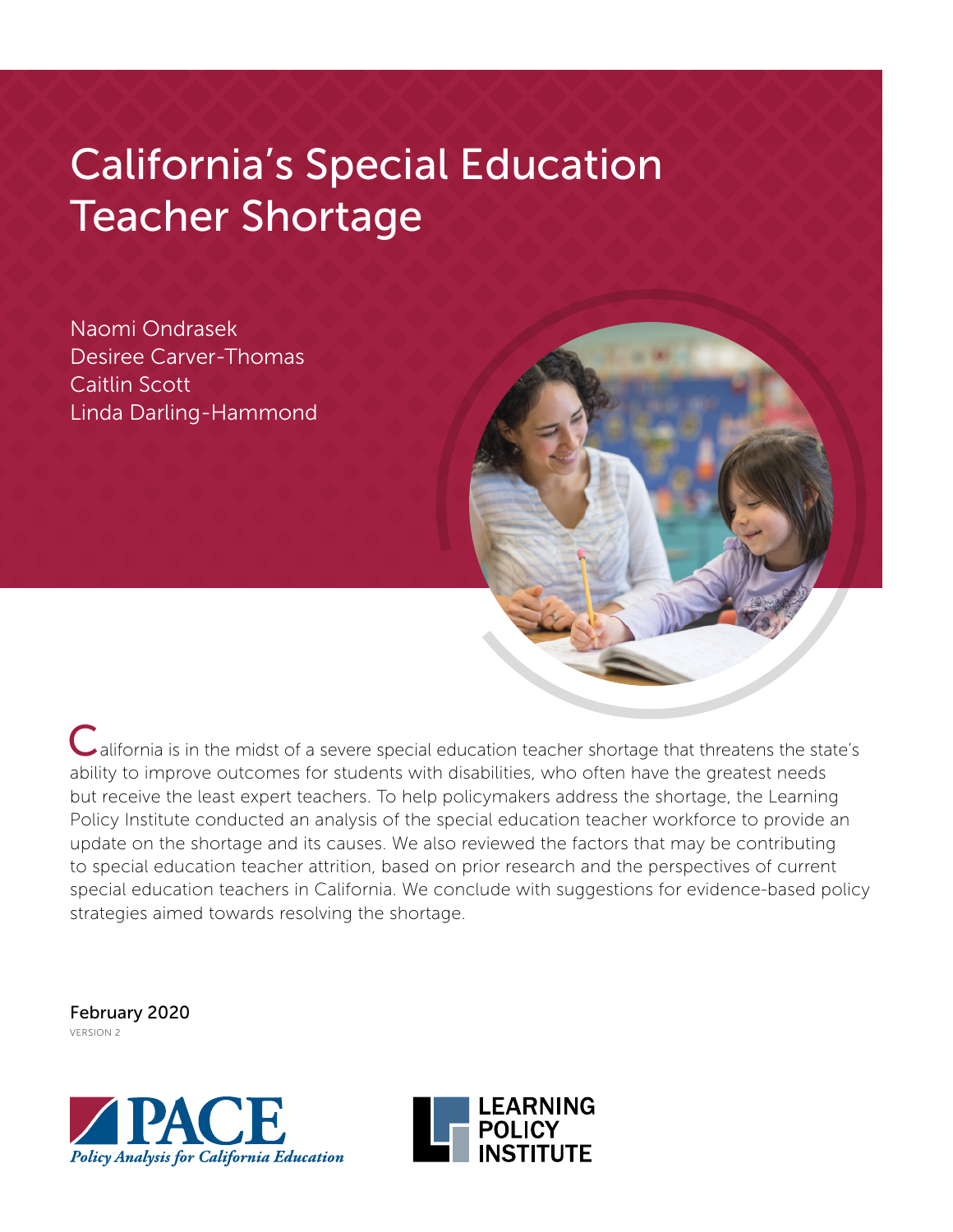

## **Introduction**

Since 2014–15, California districts have reported acute shortages of special education teachers, with two of every three new recruits now entering without having completed preparation. This shortage means that the most vulnerable students—those who have the greatest needs and require the most expert teachers—are often taught by the least qualified teachers. What can policymakers do to address the shortage and help recruit, prepare, support, and retain these teachers?

To help provide answers, we conducted data analyses and a literature review of the current shortage and its causes. We analyzed data on teacher credentials from the California Commission on Teacher Credentialing (CTC) and from the 2017 Teacher Education Program Capacity Survey. We complemented our analysis with research on teacher attrition and views from a focus group of nine special educators representing districts across California and classrooms with students of diverse needs and grade levels.

## Status of the Shortage: Scope and Severity of the Problem

The field of special education has long been plagued by persistent shortages of fully prepared teachers, due in large part to a severe drop in teacher education enrollments and to high rates of attrition. $<sup>1</sup>$  In addition, California's steadily growing</sup> enrollment of students with disabilities has increased the demand for special education teachers, which worsened shortages. Between 2014–15 and 2018–19, the number of students identified with disabilities increased by 13 percent—from about 642,000  $(10.3$  percent of the population) to about 725,000  $(11.7$  percent of the population).<sup>2</sup> At the same time, as California schools recovered from an era of budget cuts and teacher layoffs, districts' efforts to restore programs and reduce class sizes also increased teacher demand. Since 2015, shortages have deepened each year, presenting a critical challenge to providing adequate educational opportunities to students with disabilities.<sup>3</sup>

#### Increase in Substandard Credentials and Permits

A key indicator of shortages is the prevalence of substandard credentials and permits, which are issued to candidates who have not completed the testing, coursework, and clinical experience the CTC requires for preliminary credentials; the latter are issued only to new, fully prepared teachers. By law, districts are expected to hire teachers on substandard credentials and permits only when a fully credentialed teacher is not available.

In recent years, the number of substandard credentials and permits issued in special education has grown. According to CTC data, in 2017–18 the state issued 4,776 substandard special education credentials and permits (including intern credentials,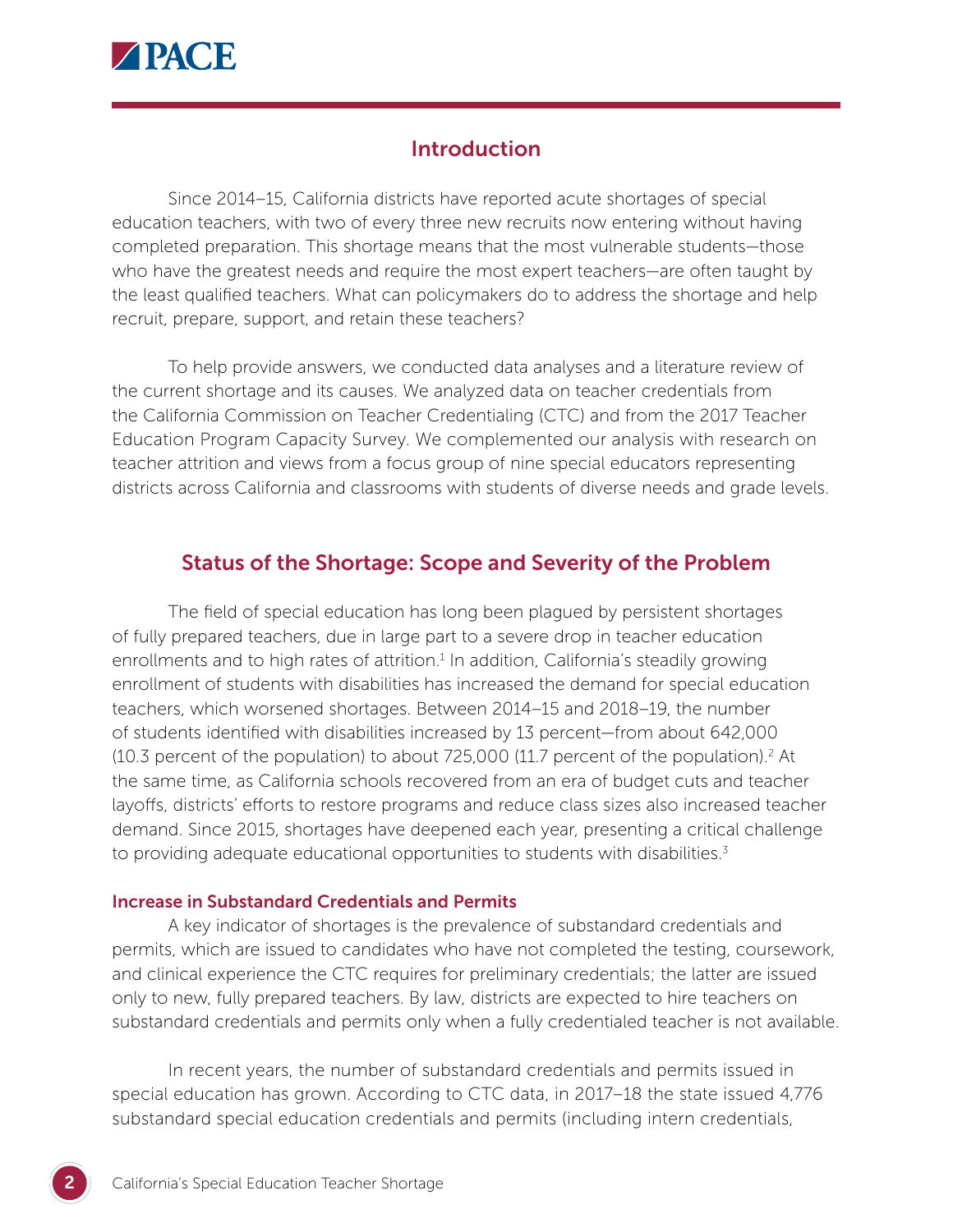provisional intern permits, short-term staff permits, limited assignment permits, and waivers). In contrast, the number of preliminary special education credentials issued to California-prepared teachers has remained mostly flat, with 2,553 issued in 2013–14 and 2,575 in 2017–18 (see Figure 1).

Figure 1. New Special Education Credentials and Permits Issued in California, 2013–14 to 2017–18 (Excluding Preliminary Credentials Issued to Teachers Entering from Out of State)4



*Note:* CTC data on preliminary credentials issued to teachers from out of state are excluded from this analysis.

#### Decline in Teacher Preparation Enrollments

Declining teacher preparation enrollment contributes to shortages in California. Since 2001, overall teacher preparation enrollments in California for all subjects have declined by more than 70 percent, and the number of special education teachers prepared in pre-service programs has continued to decline, even in the recent era of increased demand.<sup>5</sup> Among those teachers receiving preliminary education specialist credentials, those prepared in traditional pre-service programs declined from 1,557 (51 percent of the total) in 2012–13 to 854 (34 percent of the total) in 2017–18.<sup>6</sup> The remaining preliminary credentials were issued to individuals who completed their preparation through a university or district internship program, meaning they began teaching without having completed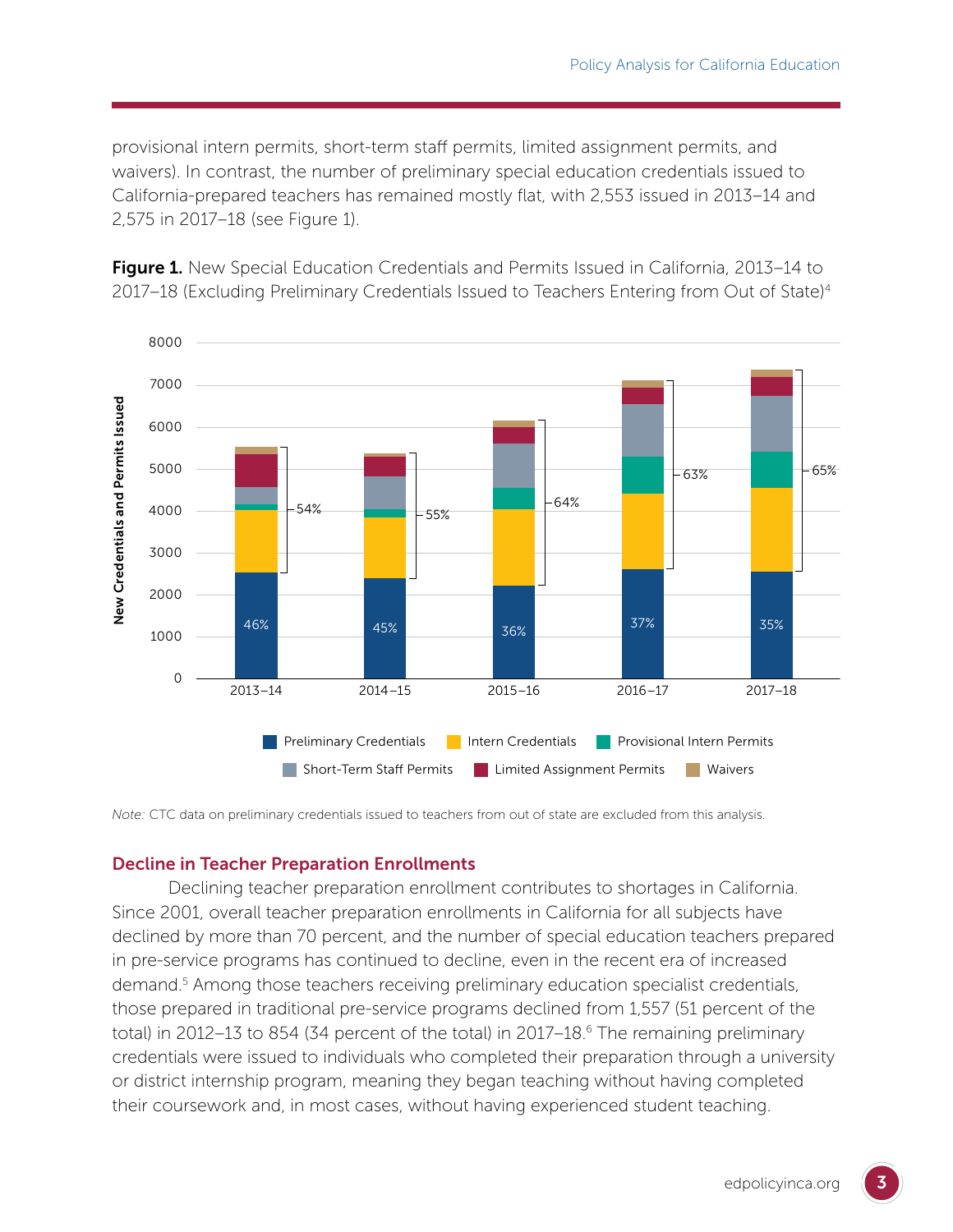

A key question is whether the drop in new credentials is due to a shortage of candidates or an inadequate capacity to train candidates in this field. In an earlier analysis, we found that both teacher qualification requirements and education program capacity may impact teacher preparation enrollments.<sup>7</sup> In a 2017 CTC survey, preparation programs generally reported that while they have capacity to serve more candidates, there are shortages of qualified applicants (presumably those who have passed the necessary prerequisite licensure tests) and inadequate financial incentives to recruit candidates.

Our research showed that, even where there is capacity, restrictions on program enrollments in the California State University system (where slots are often tied to the prior year's enrollments) may slow programs' ability to respond to growth in demand. An additional factor for special education is that, over the last decade, more than 30 programs preparing a range of specialists were eliminated, reduced, or placed on moratorium status. Because these programs can be expensive, universities may not be able to maintain them when the supply of recruits is low and adequate recruitment incentives are unavailable.

## The Critical Problem of Attrition

While teacher demand is driven by several factors—including growing student enrollment and pupil-to-teacher ratios—the lion's share of demand is driven by teacher attrition. In California, we estimate that attrition from the profession—which has grown to about 9 percent annually—accounts for about 88 percent of annual demand and drives shortages across subject areas, particularly in high-need schools.<sup>8</sup>

National data show higher attrition rates for teachers in special education than for those in other areas.<sup>9</sup> While it is not possible to calculate turnover rates for California's special educators in traditional schools from the California Department of Education data file available to us, we calculated turnover for teachers working in special education schools: between the 2015–16 and 2016–17 school years, 13 percent of teachers in special education schools left the profession or state and 7 percent moved between schools within California. Combined, more than one in five teachers in special education schools left their position, more than in any other subject.<sup>10</sup>

Researchers project that over a quarter of California's special educators who were teaching in 2014 will retire by 2024, more than in any other subject area.<sup>11</sup> However, across fields, most attrition is preretirement, caused by teachers leaving the profession early or mid-career.<sup>12</sup> In general, preretirement attrition is driven by teachers' dissatisfactions with their positions or the profession. For special education, research shows that preparation, training, working conditions, and compensation influence teachers' career decisions.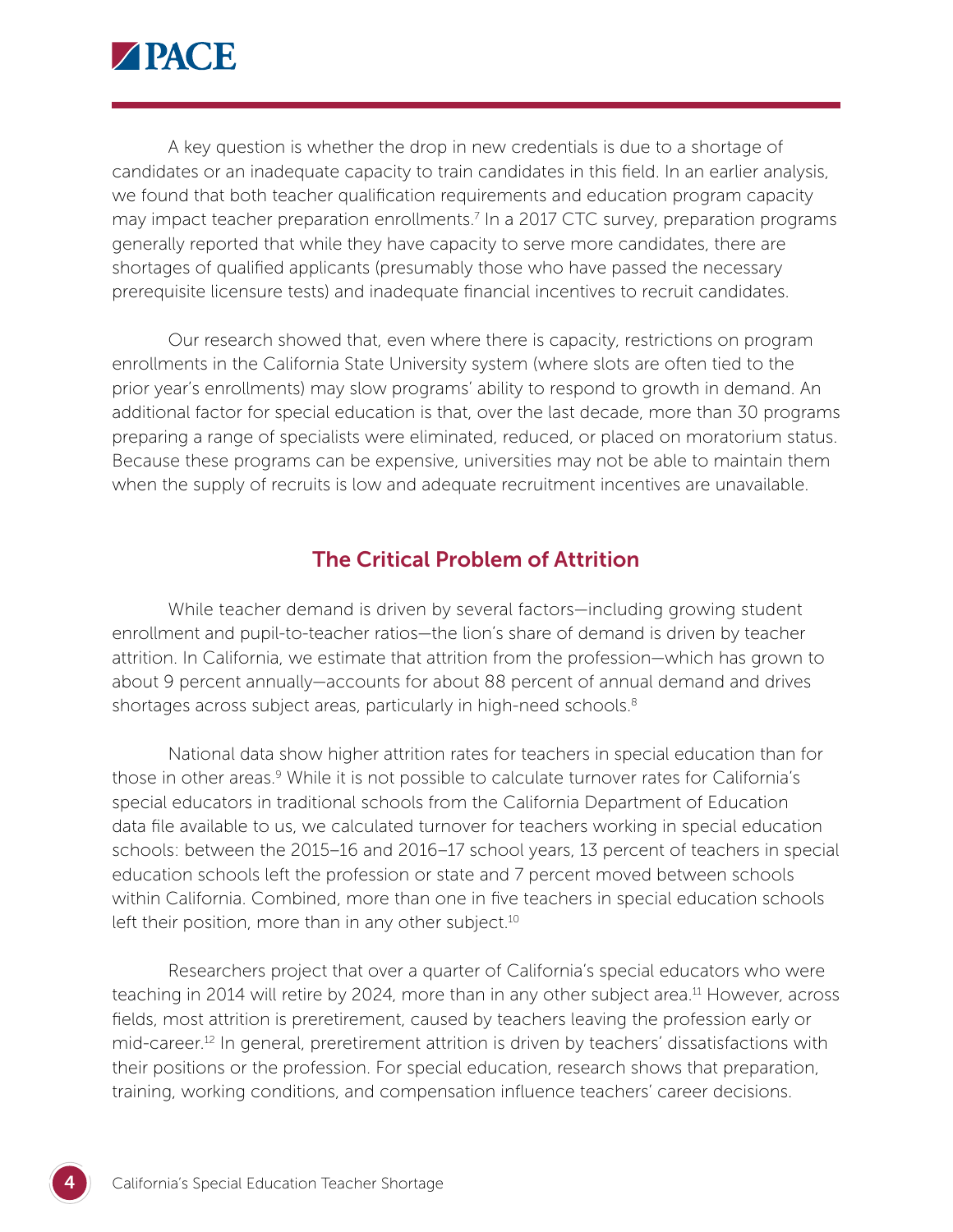#### Preparation and Professional Learning Opportunities

National research shows that teachers who are more comprehensively prepared feel more efficacious and leave teaching at less than half the rate of those who enter without preparation.13 Our analyses show that this is also true in California across content areas, with teachers on substandard credentials or permits leaving at about twice the rate of those who are fully prepared. Thirty-one percent of teachers on substandard credentials or permits in self-contained classrooms—including special education classrooms—leave annually, compared to 15 percent of their counterparts who are fully credentialed in their fields.<sup>14</sup>

Research also shows that special educators with more intensive preparation and professional learning experiences are less likely to leave their positions and are better prepared to use a variety of instructional methods and to handle other key teaching duties.15 In particular, strong mentoring and more time spent student teaching are associated with lower probabilities of attrition; mentors who have special education knowledge are found to improve the instructional practice of novice special educators.<sup>16</sup>

High-quality preparation and professional development are particularly needed in California, where the extent and quality of special educator preparation vary more and are less intensive than in other states. In California, special education teachers have been permitted to enter the profession without teaching experience or general education training. Many undergo only a 9-month credential program, and most enter through pathways that do not offer student teaching. In contrast, in many other states, teachers earn a general education teaching credential, often in a 4-year undergraduate teacher education program, and then acquire a 2-year master's degree in special education. Both experiences typically include extensive coursework and student teaching. In our focus group, teachers spoke about inadequate preparation. For example:

*When I went through my credential program, [the information] really wasn't there specifically addressing the needs of special ed students that I would eventually have in my class.*

*In California [special educator preparation] … you're not getting into a classroom. ... I had one class where I did 15 hours of observation; one class*  had 30. It's not enough. I think [pre-service teachers] need to be in the *classroom more.*

#### Working Conditions

Another issue influencing attrition is the large caseload for special education teachers. Caseload, which is distinct from class size, refers to all the students for whom a special education teacher has responsibility. Nationally, special education teachers say large, high-maintenance caseloads add stress to their work.<sup>17</sup>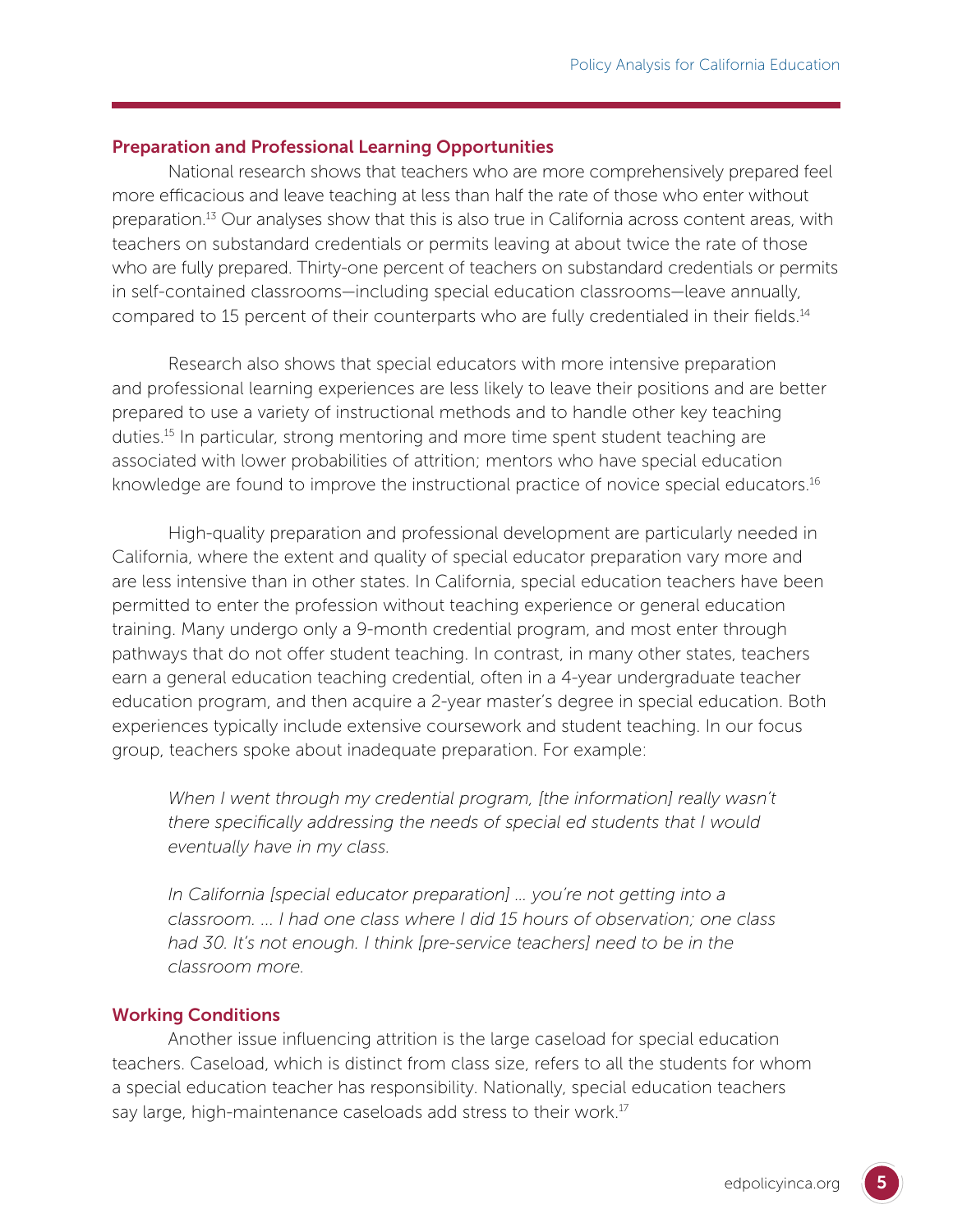

Allowable caseloads are higher in California than in many other states. Although state law limits caseloads for special education resource specialists to 28 students, overages occur, since caseloads can increase up to 32 students with approval of a state waiver.18 In contrast, New York, for example, limits the caseload for a resource room teacher (similar to California's resource specialist) to 20 students, or 25 students for Grades 7 and above.19 Further, the law requires that teachers work with no more than five students at a time, and integrated coteaching classrooms (an inclusion setting) are limited to 12 students with disabilities.20

Our California focus group spoke a great deal about the challenge of heavy caseloads and large class sizes, which are especially burdensome because of the multifaceted aspects of the job. In addition to teaching, special education teachers must understand and comply with a complex assortment of state and federal special education laws and regulations, as well as district policy. Their nonteaching responsibilities include extensive paperwork and communications with many other professionals as they manage an individualized education program (IEP, also known as an individualized education plan) for each student on their caseload. Teachers explained:

*The case manager part … [is] a whole different job on top of teaching that I don't think people who are not in special education can understand. … It's not just writing IEPs. We have to communicate with parents more often, and we have to communicate with [the] speech pathologist, all their extra services. All of that takes time.*

*A typical annual IEP is upwards of 3 hours of preparation. A triannual [review] is at least 9, sometimes a lot more. So, just the time that we are required on our own time, after school, weekends, in order to make sure that all of those are done [is extensive].*

Beyond caseloads, a national survey of special education teachers shows that access to resources and professional support to fulfill IEP requirements and goals are key working condition concerns.<sup>21</sup> In the same study, many also reported that administrators and their general education peers lack sufficient background in special education to be able to support their efforts and serve students well. Echoing this concern, one focus group participant noted:

*[We need] administrators who have some basic training in special education needs and services and in the requirements, because that's what I hear too from my [fellow special education teachers]. My administrators don't know special education from Adam, and so they don't know how to help me service my students.*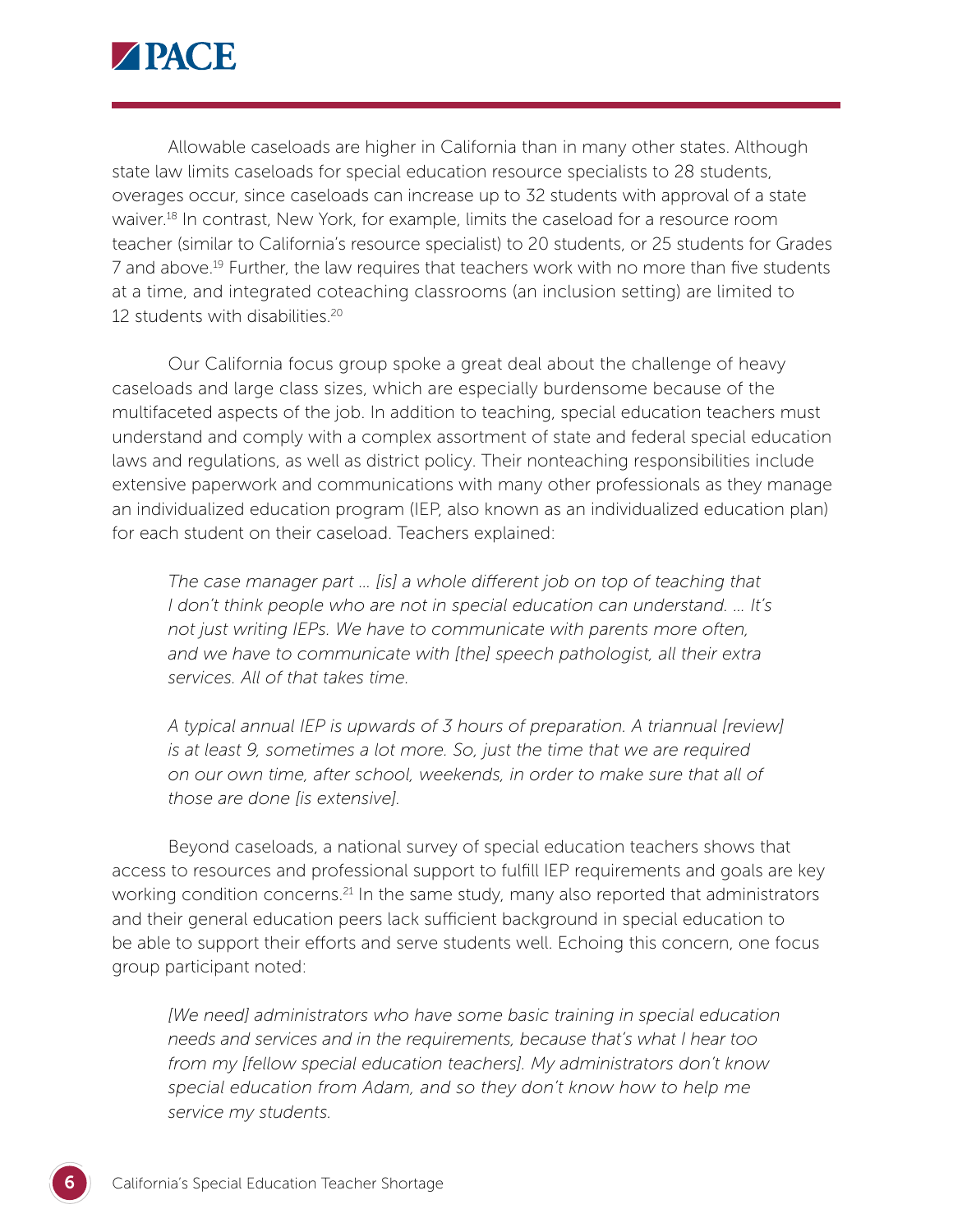Collaborative workplaces are especially critical for special education teachers, who must interact with school and district administrators; special and general education teachers; paraprofessionals; and service providers to meet the needs of their students. Special educators who give high ratings for the support they receive from other professionals more frequently express an intent to stay in the field.<sup>22</sup>

#### Compensation

Finally, compensation matters. While California's average teacher salaries are high relative to other states, the cost of living in many parts of California is much higher. In a high-cost state like California, inadequate compensation can be an acute challenge for teachers. A recent analysis of California's teacher salaries and rent prices reveals that in 40 percent of districts reporting salary data, first-year teachers do not earn enough to rent a one-bedroom apartment.<sup>23</sup> A focus group participant discussed this challenge:

*I* want to say unapologetically, I worked really hard. I graduated from a *great university, I've been teaching in my district for 8 years with a master's degree, and I just broke \$60,000. You want to talk about support? I need to make enough money to live in [my community]. And that is one of the things driving people out [of teaching].*

Faced with high costs in California, individuals interested in teaching may choose other, higher paying career paths. Indeed, research suggests that high levels of college debt drive students away from lower wage professions like teaching. A study of students at a highly selective undergraduate institution found that incurring debt reduced the probability that students chose low-paid "public interest" jobs. The influence of debt on job choice was "most notable on the propensity to work in the education industry."24

Other research has found that students of color and those from low-income households carry greater loan debt and perceive student loans as a greater burden than do other students with similar debt and earning similar salaries.25 Our California focus group suggested that reducing costs and debt would help recruit and retain new special educators:

*The student loans that these students have, that is just [the biggest challenge]. We live in California, and all these cities are so expensive—San Diego, San Francisco. It's ridiculous … and then there's long commutes, and it's just that financial burden.*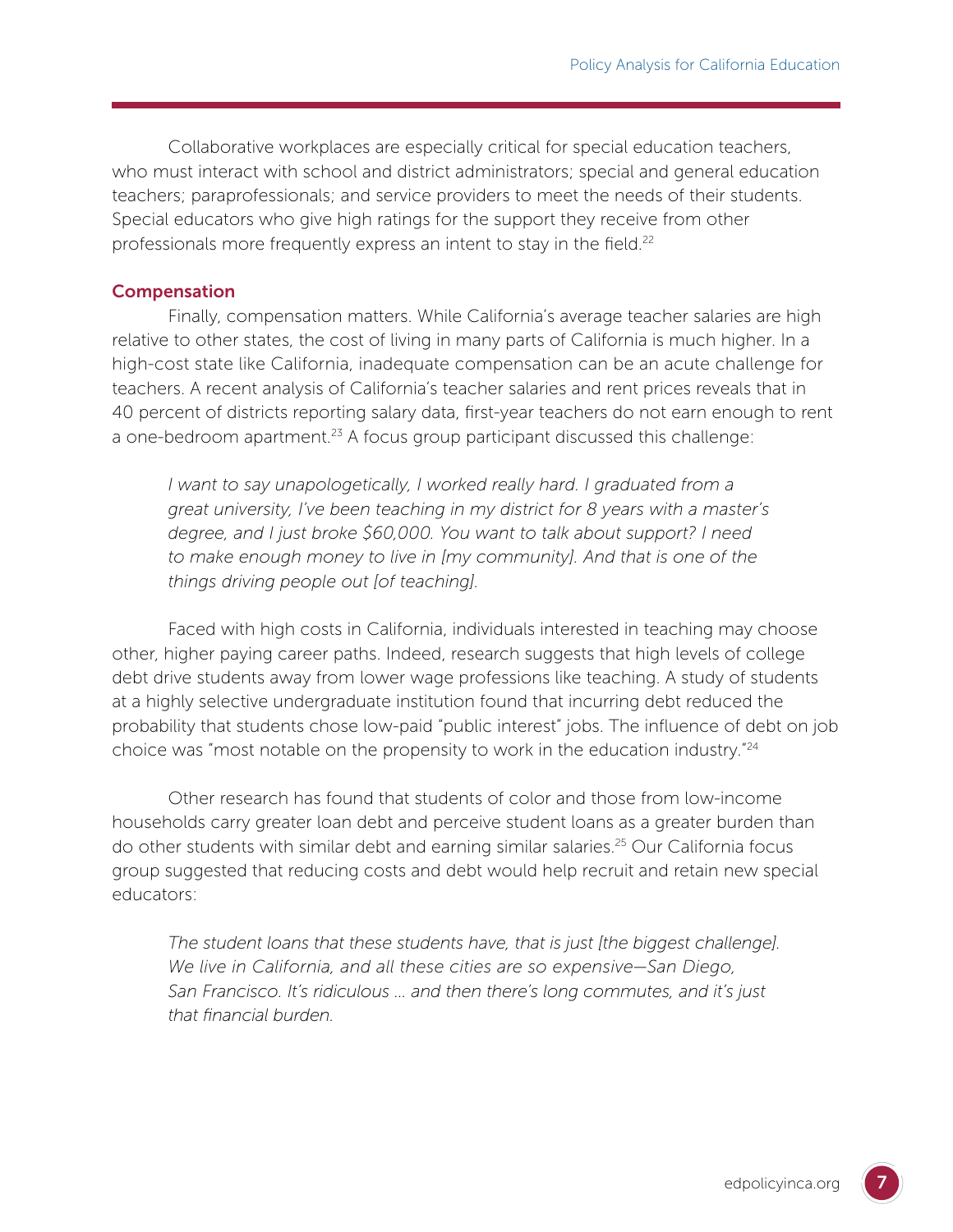

## Policy Considerations

In recent years, California has begun to address teacher shortages, investing in programs to recruit and retain teachers by helping classified staff become credentialed, starting new undergraduate programs for teacher education, and supporting training for bilingual teachers. In the last 2 years, the state made its biggest investments yet by supporting teacher residencies (\$75 million, with \$50 million targeted towards special education); local solutions (\$50 million) that address special education teacher shortages; and the Golden State Teacher Grant program (\$90 million), which will provide service scholarships to recruit new teachers into hard-to-staff subjects like special education.

It will take time to see the impacts of these initiatives, which were all made on a one-time basis in the state budget. Given the severity of the problem, California will likely need to work on special education teacher recruitment and retention over a substantial period to resolve the shortage and prevent it from resurfacing. Research suggests the following evidence-based approaches:

#### Strengthen the Teacher Pipeline with Recruitment Incentives for High-Retention Pathways

High-retention pathways into teaching—such as teacher residencies and growyour-own programs that move paraprofessionals into teaching—have proven successful for recruiting and retaining a diverse pool of teachers.<sup>26</sup> Residencies enable candidates to train with expert teachers in a district that will ultimately employ them while earning a credential through a connected university partner. Paraprofessional pathways support individuals who are rooted in communities and have experience working with students, often in special education.

The state has begun to mitigate the financial costs of becoming a special education teacher through investments in the Golden State Teacher Grant Program and teacher residencies. These will also reduce teachers' debt and thereby effectively increase their compensation. California has also previously benefitted from programs that could be considered for reinstatement, such as the Classified School Employee Teacher Credentialing Program and the Paraprofessional Teacher Training Program.

#### Improve the Quality of and Access to Preparation

As noted in this report, better prepared teachers are both more effective and more likely to stay in teaching.<sup>27</sup> The CTC is currently overhauling training rules for both general and special education teachers to ensure a stronger base of knowledge and skills for teaching students with disabilities. As California updates licensing expectations for special education teachers and works to increase the number of newly credentialed teachers, it will be important to build and expand the capacity of teacher education programs, as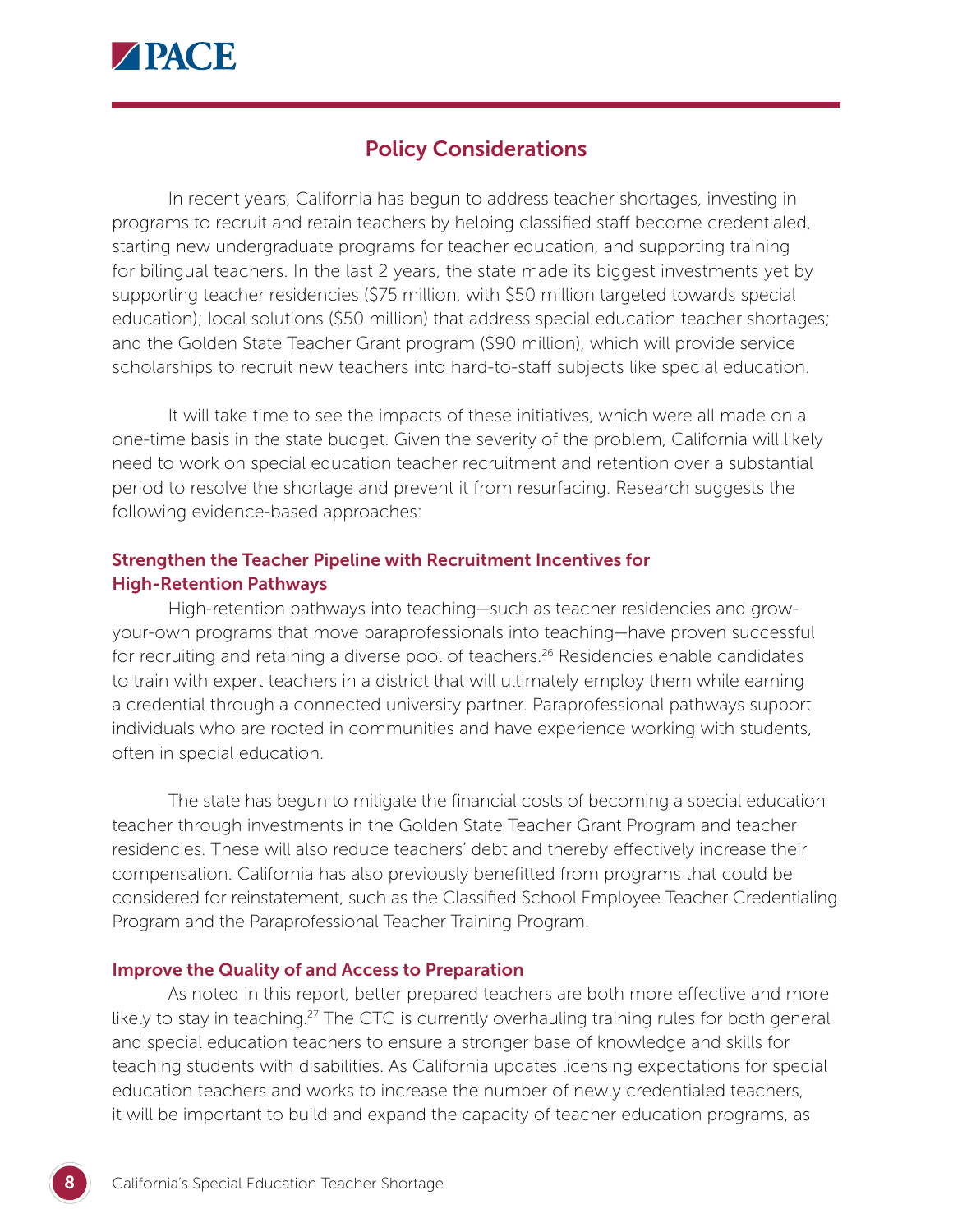well as support new program designs that provide more intensive preparation and student teaching—and that ensure strong mentoring—to allow new teachers to maximize their chances of success.

#### Expand and Strengthen Professional Development

Studies show that intensive professional learning experiences are highly valued by special education teachers and are associated with increased teacher efficacy and lower probability of attrition.<sup>28</sup> The state can support the retention of current special education teachers by providing meaningful professional learning opportunities that help them meet the needs of students with disabilities, such as job-embedded coaching, mentoring, and ongoing support. The recently launched Educator Workforce Investment Grant, which allocated \$5 million in 2019 to provide special education–related professional development to teachers and paraprofessional educators, can help improve retention by supporting these types of opportunities. Such funds could also help provide professional development to teacher mentors to ensure they have the necessary special education background to support novice special educators. In addition, all beginning California teachers must complete an induction program to earn their clear credential, and when done well—with one-on-one mentoring by a teacher in the same field—induction can help retain teachers while improving their effectiveness.<sup>29</sup> Currently, however, some districts do not offer induction services since they are not required to do so, and others charge novice teachers for them. These are areas for attention in the effort to retain special educators.

#### Improve Working Conditions for Special Education Teachers

Poor working conditions, including large caseloads and overwhelming nonteaching responsibilities, may contribute to the attrition of special education teachers.<sup>30</sup> California's caseload caps are very high and frequently waived, so that resource specialists, for example, can be responsible for up to 32 students—far above levels in other states. The state and districts can consider how to revise caseload expectations and provide additional administrative supports to help alleviate overwhelming workloads for special educators and ensure that they have time to comply with federal and state requirements and to work effectively with their students.

The state and districts can also improve working conditions by supporting special education training for general education teachers as well as school and district leaders to improve their understanding of the needs of students with disabilities, and their capacity to support these students and their special educator colleagues. This is particularly critical for ensuring that inclusion of students with disabilities in general education classrooms is done well and leads to improved student outcomes. One resource for this training is the 21st Century California School Leadership Academy, enacted in 2019, which is intended to provide administrators and other school leaders with professional learning opportunities that should include special education.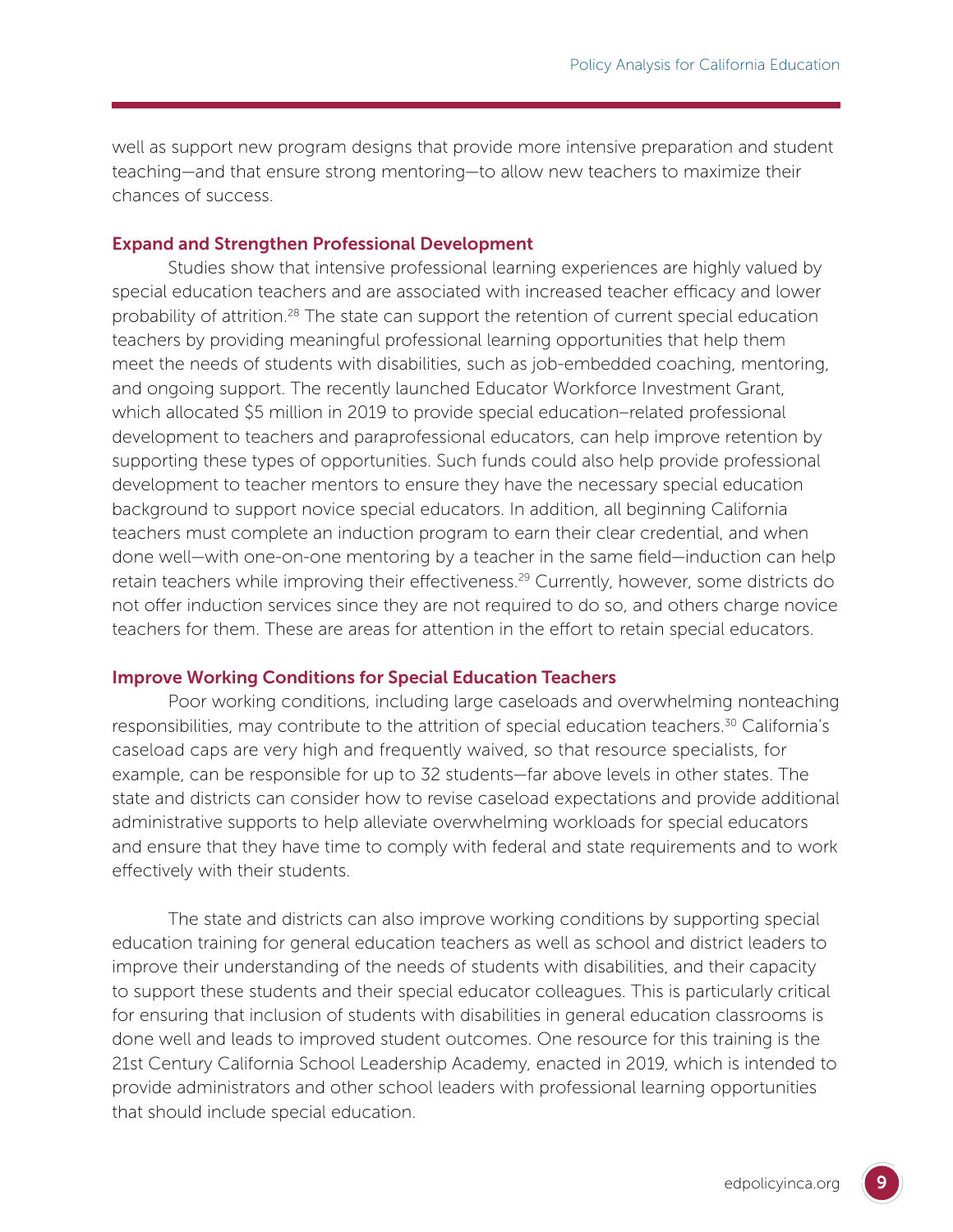

#### Increased Compensation

National data suggest that adequate compensation can help districts retain special education teachers.<sup>31</sup> In 2019, California increased state funding for special education and signaled an expectation for additional increases in 2020, which are reflected in the governor's January 2020 budget. These investments can help relieve fiscal pressure in districts and better position them to support their special education teachers through higher salaries that recognize the costs of living; training and workload management; college loan repayment tied to retention; and other supports, such as housing subsidies.

## **Conclusion**

A common objection to teacher shortage interventions is the belief that the labor market will adjust on its own to meet demand. It is true that teacher supply is dynamic and adjusts as economic and social conditions change. In response to increased demand for special education teachers, districts may seek to improve salaries and working conditions where they have the resources to do so. However, districts cannot produce a pipeline of teachers where none exists, nor can they by themselves improve the quality of training that new teachers receive. Because the shortage emerges from a complex set of challenges, it will require comprehensive, proactive policy solutions that support not only teachers but also the kinds of programs that prepare them and the kinds of workplaces in which they can succeed in meeting the needs of the state's most vulnerable students.

### **Endnotes**

*Correction.* The release of the first version of this brief stated (on pp. 6 and 9) that caseloads for special education resource specialists can exceed 32 students with approval of a state waiver; in fact, caseloads can increase up to (but not beyond) 32. The updated brief was released in March 2020.

- <sup>1</sup> Sutcher, L., Darling-Hammond, L., & Carver-Thomas, D. (2016). *A coming crisis in teaching? Teacher supply, demand, and shortages in the U.S.* [Report]. Learning Policy Institute. learningpolicyinstitute.org/product/coming-crisis-teaching
- <sup>2</sup> California Department of Education. (n.d.). *Dataquest.* dq.cde.ca.gov/dataquest
- <sup>3</sup> Darling-Hammond, L., Sutcher, L., & Carver-Thomas, D. (2018). *[Teacher shortag](http://dq.cde.ca.gov/dataquest)es in California: Status, sources, and potential solutions* [Report]. Policy Analysis for California Education, Stanford University. gettingdowntofacts.com/publications/ teacher-shortages-california-status-sources-and-potential-solutions
- <sup>4</sup> Th[e CTC issues about 500 to 700 special education preliminary creden](http://gettingdowntofacts.com/publications/teacher-shortages-california-status-sources-and-potential-solutions)tials annually to out-of-state teachers. California Commission on Teacher Credentialing. (n.d.). *Teacher supply: Credentials.* ctc.ca.gov/commission/reports/data/edu-suplcreds; California Commission on Teacher Credentialing. (n.d.). *Teacher su[pply: Interns, permits and waivers.](http://ctc.ca.gov/commission/reports/data/edu-supl-creds)* ctc.ca.gov/ [comm](http://ctc.ca.gov/commission/reports/data/edu-supl-creds)ission/reports/data/edu-supl-ipw
- <sup>5</sup> Dar[ling-Hammond et al., 2018.](http://ctc.ca.gov/commission/reports/data/edu-supl-ipw)
- <sup>6</sup> LPI analysis of data retrieved from California Commission on Teacher Credentialing. (n.d.). *Teacher supply in California (2012–13 to 2017–18).* www.ctc.ca.gov/commission/reports/all-reports
- <sup>7</sup> Darling-Hammo[nd et al., 2018.](http://www.ctc.ca.gov/commission/reports/all-reports)
- <sup>8</sup> Carver-Thomas, D., Darling-Hammond, L., & Kini, T. (in press). *The shape of California teacher shortages: A district-level analysis.* Learning Policy Institute; Darling-Hammond et al., 2018.
- 
- <sup>10</sup> Darling-Hammond et al., 2018.
- <sup>11</sup> Fong, A. B., Makkonen, R., & Jaquet, K. (2016). *Projections of California teacher retirements: A county and regional perspective* (REL 2017-181). U.S. Department of Education. ies.ed.gov/ncee/edlabs/regions/west/pdf/REL\_2017181.pdf
- <sup>12</sup> Sutcher et al., 2016.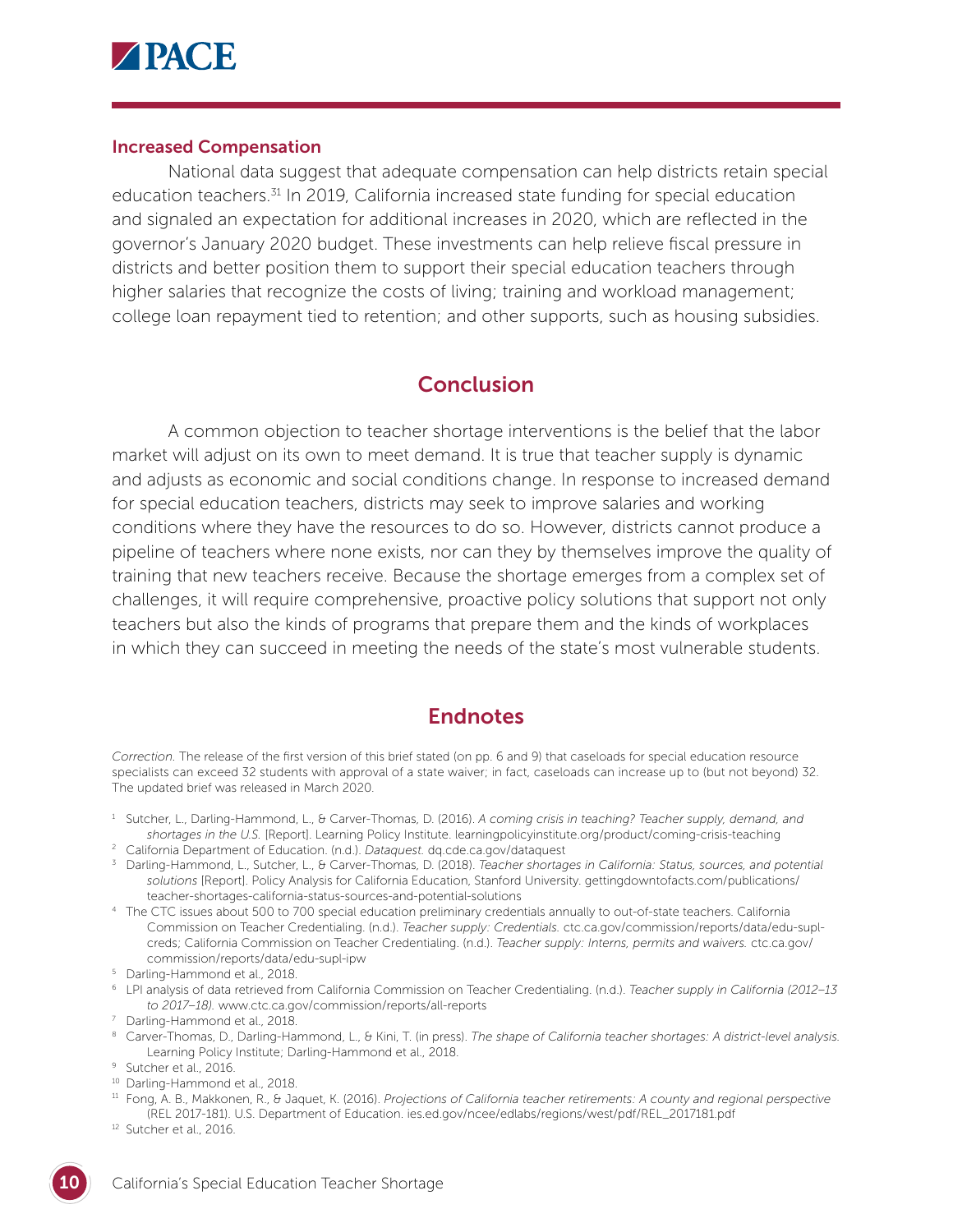<sup>13</sup> Darling-Hammond, L., Chung, R., & Frelow, F. (2002). Variation in teacher preparation: How well do different pathways prepare teachers to teach? *Journal of Teacher Education, 53*(4), 286–302; Ingersoll, R., Merrill, L., & May, H. (2012, May). Retaining teachers: How preparation matters. *Educational Leadership, 69*(8), 30–34.

- <sup>15</sup> Billingsley, B. S., & Bettini, E. A. (2019). Special education teacher attrition and retention: A review of the literature. *Review of Educational Research, 89*(5), 697–744; Boe, E., Shin, S., & Cook, L. H. (2007). Does teacher preparation matter for beginning teachers in either special or general education? *Journal of Special Education, 41*(3), 158–170; Nougaret, A. A., Scruggs, T. E., & Mastropieri, M. A. (2005). Does teacher education produce better special education teachers? *Exceptional Children, 71*(3), 217–229; Sindelar, P. T., Daunic, A., & Rennells, M. (2004). Comparisons of traditionally and alternatively trained teachers. *Exceptionality, 12*(4), 209–223.
- <sup>16</sup> Billingsley & Bettini, 2019; Connelly, V., & Graham, S. (2009). Student teaching and teacher attrition in special education. *Teacher Education and Special Education, 32*(3), 257–269; Cornelius, K. E., Rosenberg, M. S., & Sandmel, K. N. (2019). Examining the impact of professional development and coaching on mentoring of novice special educators. *Action in Teacher Education.*  www.tandfonline.com/doi/abs/10.1080/01626620.2019.1638847?journalCode=uate20
- <sup>17</sup> Ha[gaman, J. L., & Casey, K. J. \(2018\). Teacher attrition in special education: Perspectives fro](http://www.tandfonline.com/doi/abs/10.1080/01626620.2019.1638847?journalCode=uate20)m the field. *Teacher Education and Special Education, 41*(4), 277–291; Fowler, S. A., Coleman, M. R. B., & Bogdan, W. K. (2019). *The state of the special education profession survey report*. Council for Exceptional Children. cec.sped.org/Special-Ed-Topics/State-of-the-Profession; McLeskey, J., Tyler, N. C., & Flippin, S. S. (2004). The supply of and demand for special education teachers: A review of research regarding the chronic shortage of special education teachers. *Journal of Special Education, 38*(1), 5–21. doi.org/10.1177/00224669040380010201
- <sup>18</sup> A r[esource specialist is a special education tea](http://doi.org/10.1177/00224669040380010201)cher who typically provides services to students who are assigned to a general education classroom for the majority of the school day. California Commission on Teacher Credentialing. (2016). *Resource specialist added authorization.* ctc.ca.gov/docs/default-source/leaflets/cl625.pdf
- <sup>19</sup> The University of the State of New [York, the State Education Department. \(2016, Octo](http://ctc.ca.gov/docs/default-source/leaflets/cl625.pdf)ber). Regulations of the Commissioner of Education. Pursuant to §§ 207, 3214, 4403, 4404, and 4410 of the Education Law, Part 200 & 201. www.p12.nysed.gov/ specialed/lawsregs/documents/regulations-part-200-oct-2016.pdf
- <sup>20</sup> Th[e University of the State of New York, the State Education Departme](http://www.p12.nysed.gov/specialed/lawsregs/documents/regulations-part-200-oct-2016.pdf)nt. (2013, November). *Continuum of special education services for school-age students with disabilities: Questions and answers.* p12.nysed.gov/specialed/publications/policy/ documents/continuum-schoolage-revNov13.pdf
- <sup>21</sup> Fo[wler et al., 2019.](http://p12.nysed.gov/specialed/publications/policy/documents/continuum-schoolage-revNov13.pdf)
- <sup>22</sup> Berry, A. B. (2012). The relationship of perceived support to satisfaction and commitment for special education teachers in rural areas. *Rural Special Education Quarterly, 31*(1), 3–14; Billingsley & Bettini, 2019.
- <sup>23</sup> Lambert, D., & Willis, D. J. (2019, April 17). Rising rents in coastal California outpace teacher pay. *EdSource.* edsource.org/2019/ rising-rents-in-coastal-california-outpace-teacher-pay/611216
- <sup>24</sup> Rot[hstein, J., & Rouse, C. E. \(2011\). Constrained after college: Stu](http://edsource.org/2019/rising-rents-in-coastal-california-outpace-teacher-pay/611216)dent loans and early-career occupational choices. *Journal of Public Economics, 95*(1–2), 149–163 at p. 150. doi.org/10.1016/j.jpubeco.2010.09.015
- <sup>25</sup> Darling-Hammond, L. (2019, November 17). Burde[nsome student loan debt is contributin](http://doi.org/10.1016/j.jpubeco.2010.09.015)g to the country's teacher shortage crisis. *Forbes.* forbes.com/sites/lindadarlinghammond; Baum, S. & O'Malley, M. (2003). College on credit: How borrowers perceive their education debt. *[Journal of Student Fina](http://forbes.com/sites/lindadarlinghammond)ncial Aid, 33*(3), 7–19.
- <sup>26</sup> Guha, R., Hyler, M. E., & Darling-Hammond, L. (2016). *The teacher residency: An innovative model for preparing teachers* [Report]. Learning Policy Institute. learningpolicyinstitute.org/product/teacher-residency; Podolsky, A., Kini, T., Bishop, J., & Darling-Hammond, L. (2016). *Solv[ing the teacher shortage: How to attract and retain ex](http://learningpolicyinstitute.org/product/teacher-residency)cellent educators* [Report]. Learning Policy Institute. learningpolicyinstitute.org/product/solving-teacher-shortage
- <sup>27</sup> Billingsley & Bettini, [2019; Boe et al., 2007; Connelly & Graham, 2009; Cornelius](http://learningpolicyinstitute.org/product/solving-teacher-shortage) et al., 2019; Ingersoll et al., 2012; Nougaret et
- al., 2005; Sindelar et al., 2004. 28 Billingsley & Bettini, 2019; Gehrke, R. S., & McCoy, K. (2007). Considering the context: Differences between the environments of beginning special educators who stay and those who leave. *Rural Special Education Quarterly, 26*(3), 32–40. doi.org/10.1177/875687050702600305; Hagaman & Casey, 2018. 29 Podolsky et al., 2016.

- <sup>30</sup> Billingsley & Bettini, 2019; Russ, S., Chiang, B., Rylance, B. J., & Bongers, J. (2001). Caseload in special education: An integration of research findings. *Exceptional Children, 67*(2), 161–172. doi.org/10.1177/001440290106700202
- <sup>31</sup> Carver-Thomas, D., & Darling-Hammond, L. (2017). *Teacher t[urnover: Why it matters and what we ca](http://doi.org/10.1177/001440290106700202)n do about it* [Report]. Learning Policy Institute. learningpolicyinstitute.org/sites/default/files/product-files/Teacher\_Turnover\_REPORT.pdf

## Author Biographies

Naomi Ondrasek, Ph.D., is a Senior Policy Advisor at the Learning Policy Institute (LPI).

Desiree Carver-Thomas, M.P.P., is a Researcher and Policy Analyst at LPI.

Caitlin Scott, Ph.D., is the Research Director at LPI.

Linda Darling-Hammond, Ed.D., is the Charles E. Ducommun Professor of Education Emeritus at Stanford University and President of LPI.

<sup>14</sup> Darling-Hammond et al., 2018.